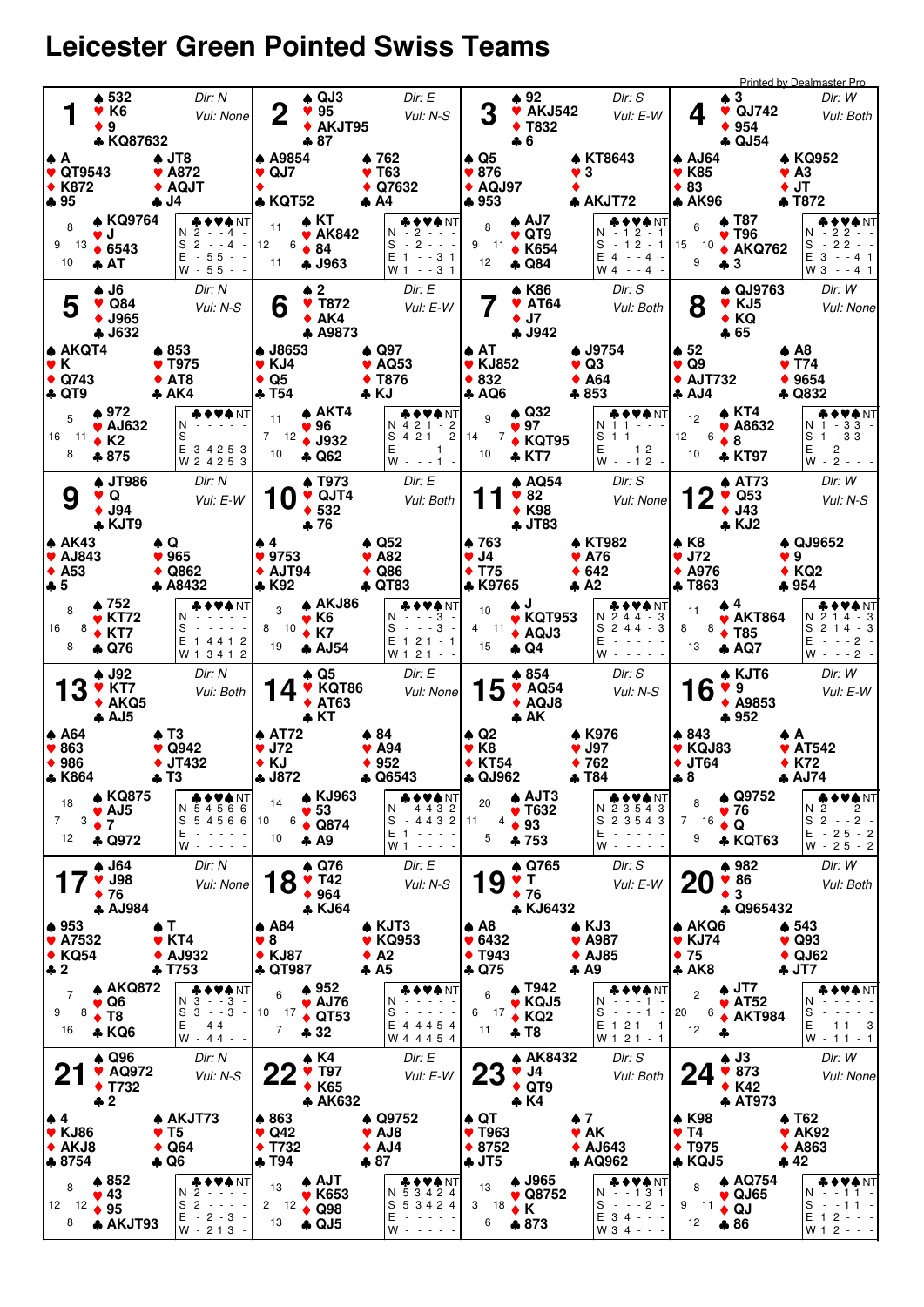## **Leicester Green Pointed Swiss Teams**